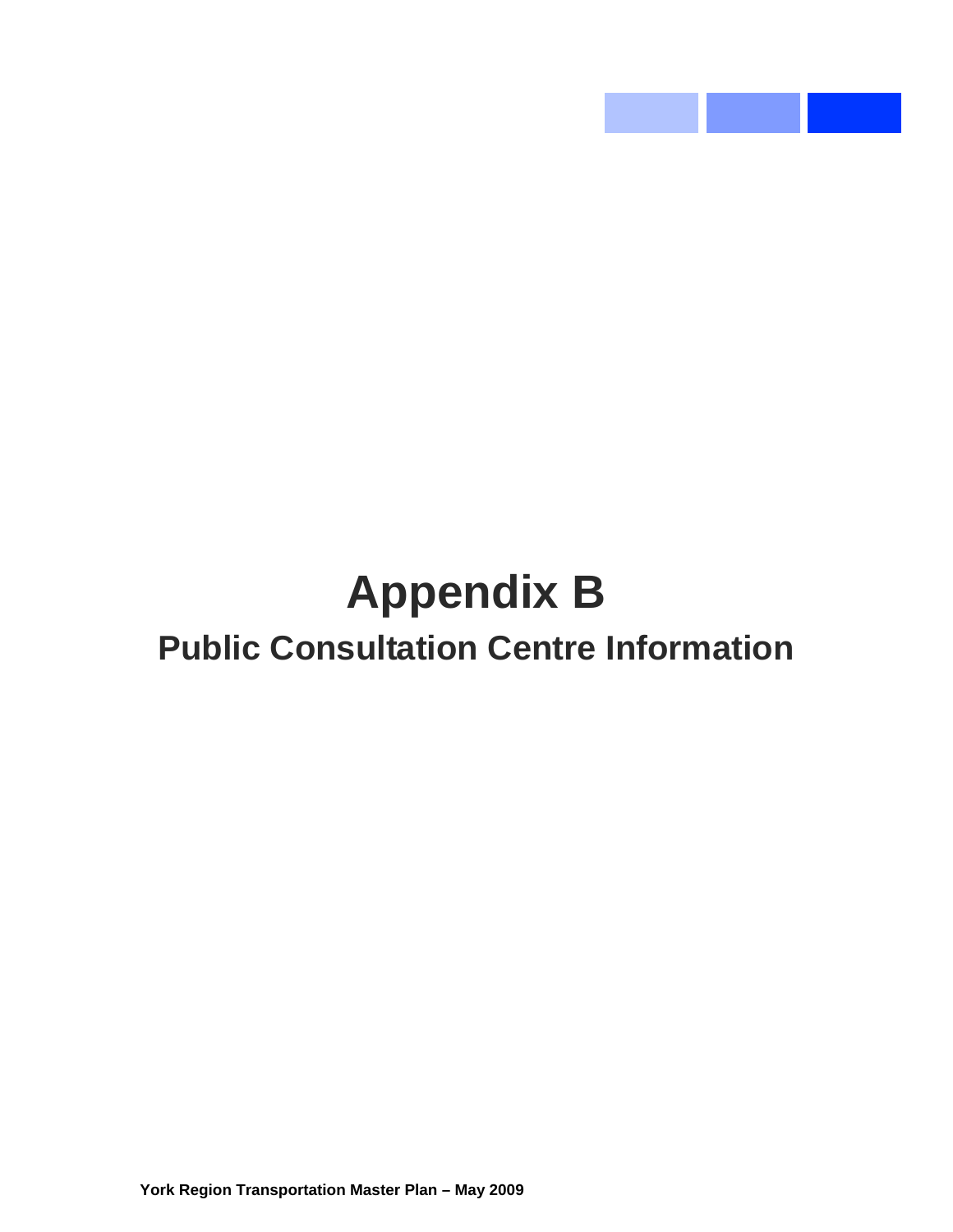#### **Summary of Public Consultation #1: York Region Transportation Master Plan Update**

#### **Summary of Public Attendees**

|                                                       | Aurora<br>(11.21.06) | Georgina<br>(11.22.06) | Vaughan<br>(11.23.06) | <b>TOTAL</b> |
|-------------------------------------------------------|----------------------|------------------------|-----------------------|--------------|
| <b>Transportation Master Plan</b><br><b>Attendees</b> | 39                   |                        |                       | 99           |
| Water / Wastewater Master<br><b>Plan Attendees</b>    | 44                   | 13                     | 45                    | 102          |
| <b>Total Public Attendees</b>                         | 52                   |                        |                       | 126          |

# **Public Feedback (Questionnaires and Q&A during meetings)**

#### **Land Use, Infrastructure and Communities**

- Existing land use and infrastructure (urban sprawl) in the Region cannot accommodate efficient transportation
- Intensify major arteries such as Yonge Street
- Develop new liveable communities that do not rely on the automobile
- Ensure basic necessities are within a reasonable walking distance from every home
- Municipalities should create carpooling programs for neighbourhoods
- Evaluate and improve (intensification) York Region's existing infrastructure
- Reduce further urban sprawl development
- Reduce truck traffic through small communities connected to the 400-series highways
- Promote live-work communities to eliminate commuting
- Coordinate and integrate plan with other Regions (Simcoe, Durham, Peel...etc)
- Transportation information should be provided to potential home buyers

### **Public Transit**

- Develop LRT along major corridors and nodes
- Increase service frequency
- Increase routes
- Extend transit service to rural roads and areas
- Implement dedicated lanes for Viva
- Connect York Region's public transit with other Regional Transit systems
- Connect westerly border communities to the main arteries
- Decrease travel time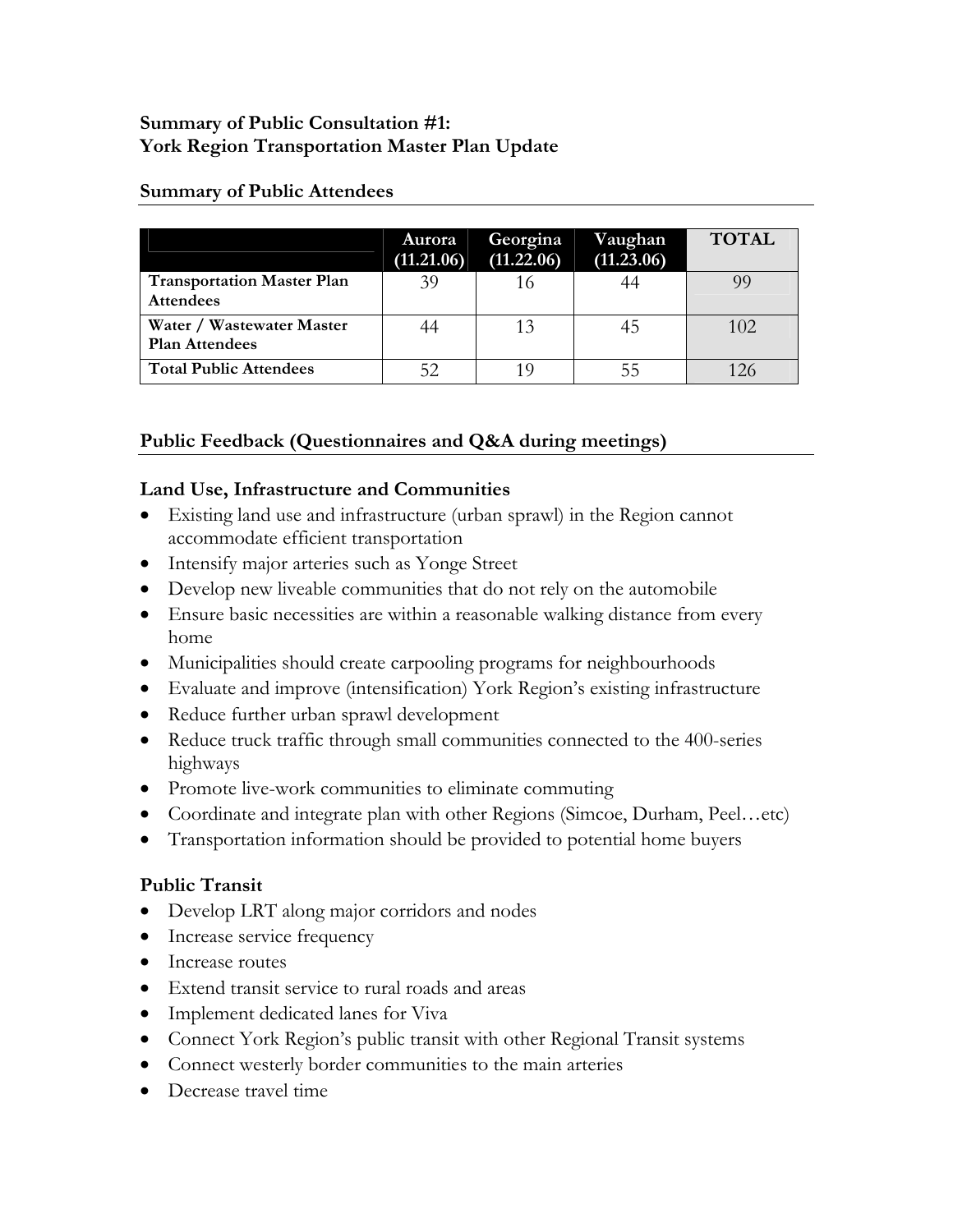- Create a seamless system
- Free door-to-door transit rides

## **Cycling and Walking**

- Cyclists cause aggravation to drivers along Lakeshore Road in Ballantrae
- Incorporate bicycle lanes on existing roads
- Incorporate convenient and accessible bicycle storage

# **Road Network**

- New east-west corridor is needed
- Stop focusing on road widening projects
- Reduce width of existing and future roads
- Reduce speed limits
- Enforce strict speed limits
- Maximize productivity and efficiency of arterial roads and highways to support the movement of people, goods and services
- Incorporate a goods movement plan

### **Possible Solutions for Transportation Problems**

- Refrain from using automobile
- Move to a major corridor such as Yonge Street
- Take public transit more frequently
- Cycle more often
- Encourage family, friends and neighbours to take transit
- Reduce car ownership
- Carpooling
- Raise gas taxes to reduce automobile use
- Introduce a tax on large vehicles such as SUVs
- Reduce idling vehicles
- Eliminate "drive-through providers" (restaurants, coffee shops...etc)
- Recognize and learn from leaders in transportation planning, such as various European Models or Curitiba, Brazil

### **Additional Advice for TMP**

- Re-evaluate "real" population increases and make appropriate changes
- Analyze different growth scenarios

### **Educate the Public**

- Environmental and Social Impacts
- Global Warming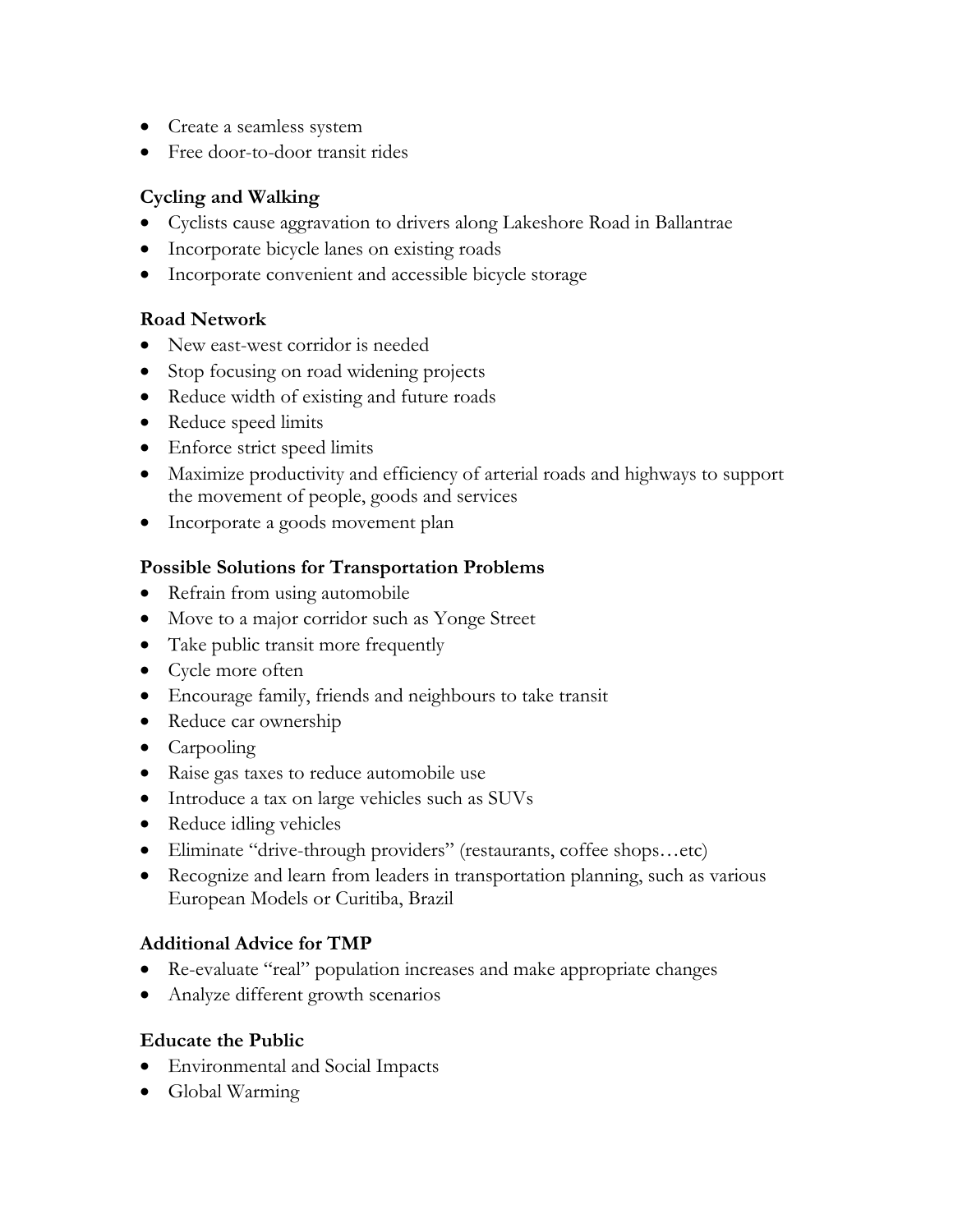- Carpooling
- Public transit information
- Alternative modes of transportation
- Inform public about the savings that can be induced by owning one less vehicle per family
- Change the attitudes of general public to support changes
- Alternative routes to reduce congestion
- Provide tours of areas to show existing and potential future development

# **Methods to Keep the Public Involved**

- Public information meetings
- Mail / e-mail lists
- Local newspapers
- York Region website updates
- Internet chat forum for discussion
- Formation of focus groups or committees

# **General Comments for PIC #1**

- Well organized
- Staff were very informative and helpful
- Questions were answered to the best of the staff's abilities
- Public was receptive to input
- Good start
- Ensure that the public gets a chance to fully attend TMP and Water & Wastewater update presentations, as well as the questions and answer session (presentation sessions should be more spaced out)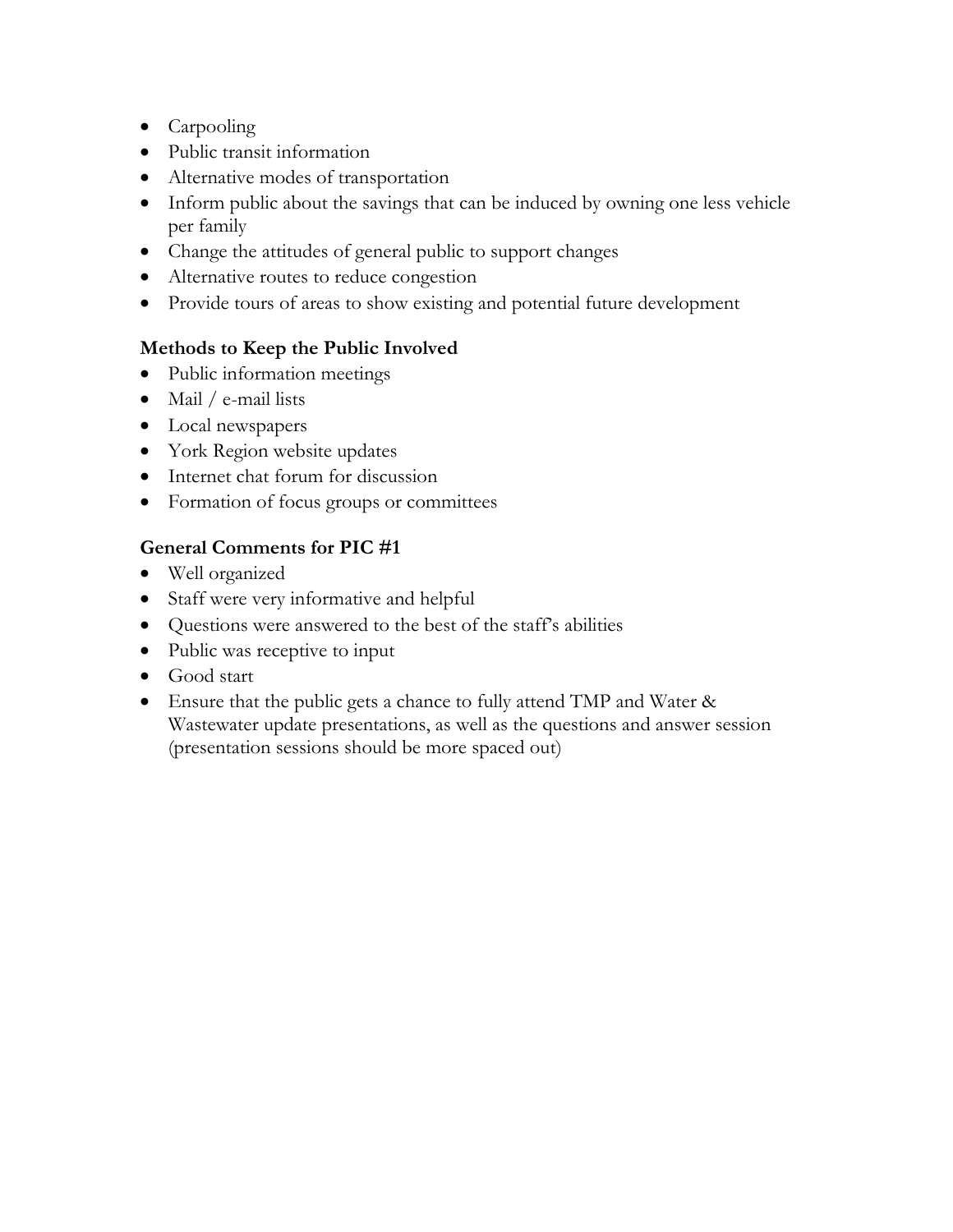| <b>Sustainability Feature</b>                                                                                                                                                 | <b>Number of Votes</b> |
|-------------------------------------------------------------------------------------------------------------------------------------------------------------------------------|------------------------|
| Protect / enhance our natural environment and heritage<br>system                                                                                                              | 12                     |
| Provide, improve and encourage the use of alternative modes<br>of transportation, such as transit, cycling, walking, carpooling,<br>telecommuting, etc., including incentives | 10                     |
| Create disincentives for people to drive their vehicle, such as<br>limiting parking, charging for parking, implementing tolls on<br>freeways, etc.                            | 7                      |
| Encourage mixed land uses to allow residents to live close to<br>work                                                                                                         | 5                      |
| Use of the "Triple Bottom Line" (environmental, social and<br>economic benefits) as the sustainable approach to<br>transportation planning                                    | 5                      |
| Create a campaign to promote sustainability in our schools,<br>general public                                                                                                 | 5                      |
| Encourage economic / job growth                                                                                                                                               | 4                      |
| Create a network of high occupancy vehicle (HOV) lanes on<br>Regional roads for carpools, buses and taxis                                                                     | $\overline{4}$         |
| Use advances in technology to improve efficiencies in our<br>transportation system, such as changeable message signs,<br>priority traffic signals for buses, etc.             | 3                      |
| Create higher density centres and corridors to encourage use<br>of alternative transportation modes                                                                           | $\overline{2}$         |
| Promote healthy and active lifestyles                                                                                                                                         | $\mathbf{1}$           |
| Reduce the construction of new roads or road widenings                                                                                                                        | $\theta$               |

J:\01 PROJECTS\2006jobs\16-06054.dbr (York Master Plan)\Final Report- 2009\APPENDICES\Consultation Appendicies\PCC #1\Summary of PIC #1.doc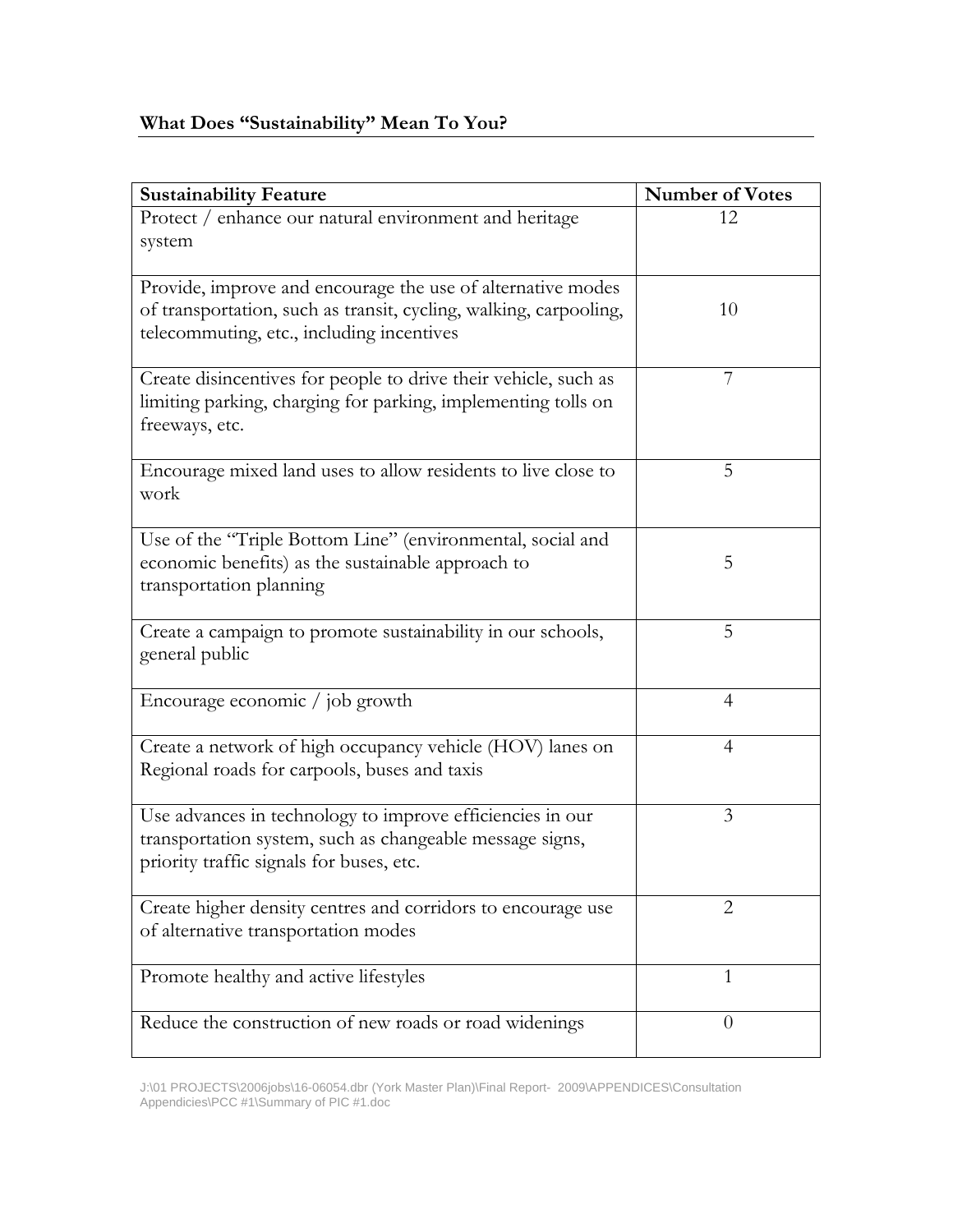#### **York Region Transportation Master Plan Update (2)**

Key messages…

- 1) Our transportation system will be built on a foundation of Smart Growth and Sustainable Development.
- 2) We will embrace growth by managing it properly
- 3) Intensification, in the form of compact communities, will provide the blueprint to how we will grow as a Region. Compact communities are more efficient to support sustainable modes of travel and are economically viable because infrastructure can be provided cost-effectively per capita.
- 4) We are committed to addressing congestion by making strong investments in sustainable modes of travel.
- 5) Our sustainable transportation plans will be flexible and will adapt to changes in our environment.
- 6) Good decisions are made by engaging those who live and work here.
- 7) Our heritage and resources connect our past to our future. We must preserve and enhance both.
- 8) A Regional active transportation system will encourage those who are able, and assist those who are not

J:\2006jobs\16-06054.dbr (York Master Plan)\YRTMPU.doc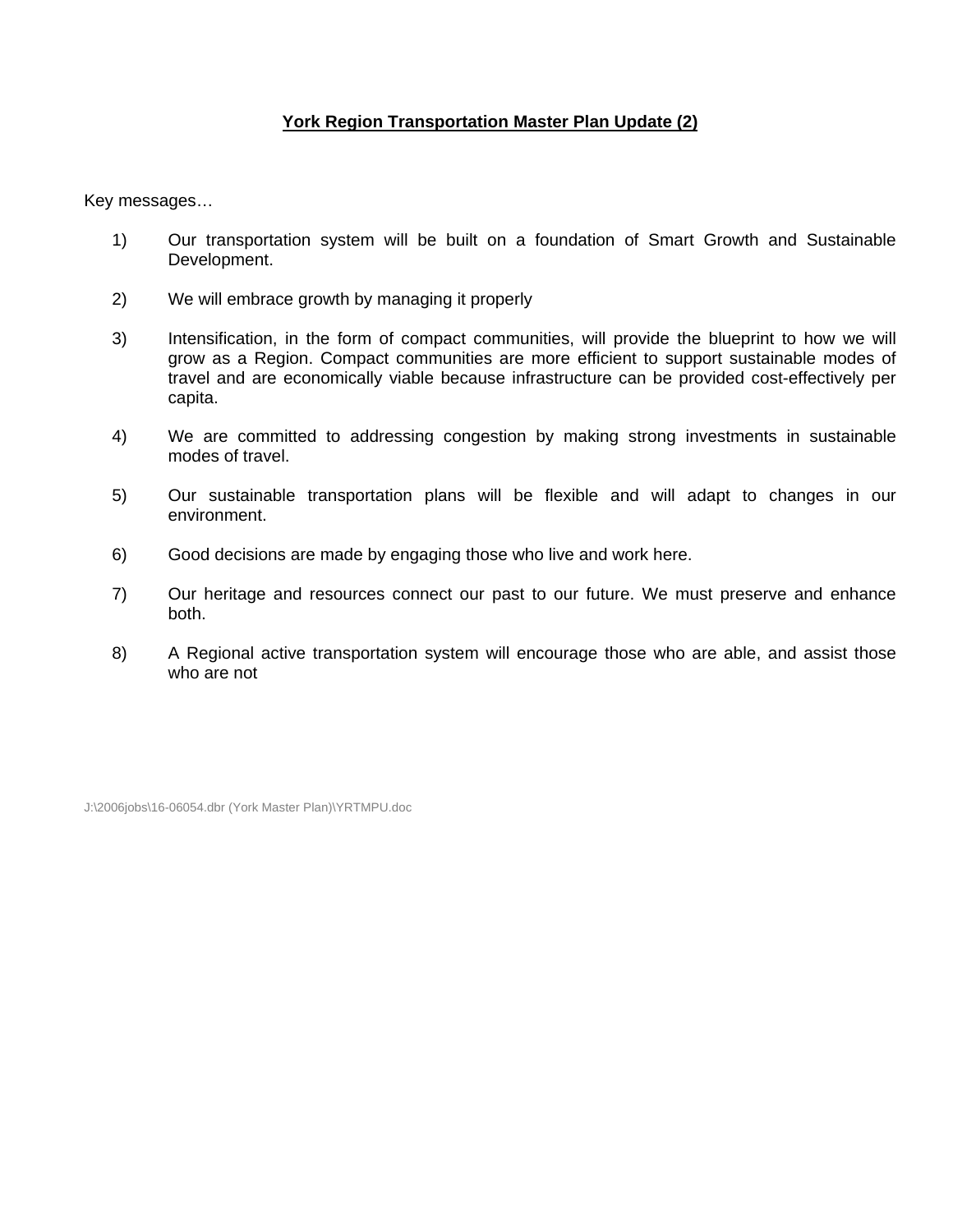# **Summary of Public Consultation #2: York Region Transportation Master Plan Update**

# **Summary of Public Attendees**

|                               | East 1<br>$Gwillimbury$ $(11.15.07)$<br>(11.6.07) | Markham King City | (11.21.07) | <b>TOTAL</b> |
|-------------------------------|---------------------------------------------------|-------------------|------------|--------------|
| <b>Total Public Attendees</b> |                                                   | 53                | 34         | 118          |

# **Public Feedback (Questionnaires and Q&A during meetings)**

# **Land Use, Infrastructure and Communities**

- Promote live-work-play communities (i.e. mixed use) to eliminate commuting
- Support compact communities by not widening roads
- York Region is too late...stop the runaway development until you have a strategy in place
- No thought is given to where people are going to work or how they are going to get there once a new subdivision is approved

# **Public Transit**

- Increase high speed transit alternatives
- Don't overspend on transit
- Transit stops should be more convenient and safer (include climate-proof shelters, bicycle lockers)
- Increase all-day service for YRT & GO
- New subdivisions are not transit-friendly
- More public transit in rural communities
- Include better transit options along major arterials, like Elgin Mills and Leslie

# **Cycling and Walking**

• Ensure a more balanced transportation system, which includes more trails and sidewalks

# **Road Network**

- No new highways or road widenings not cost-effective, bad for the environment
- Reconsider 6-lane widenings, even if they include HOV lanes
- HOV lanes won't work because there is no enforcement
- Make it crystal clear why the Region is considering widening roads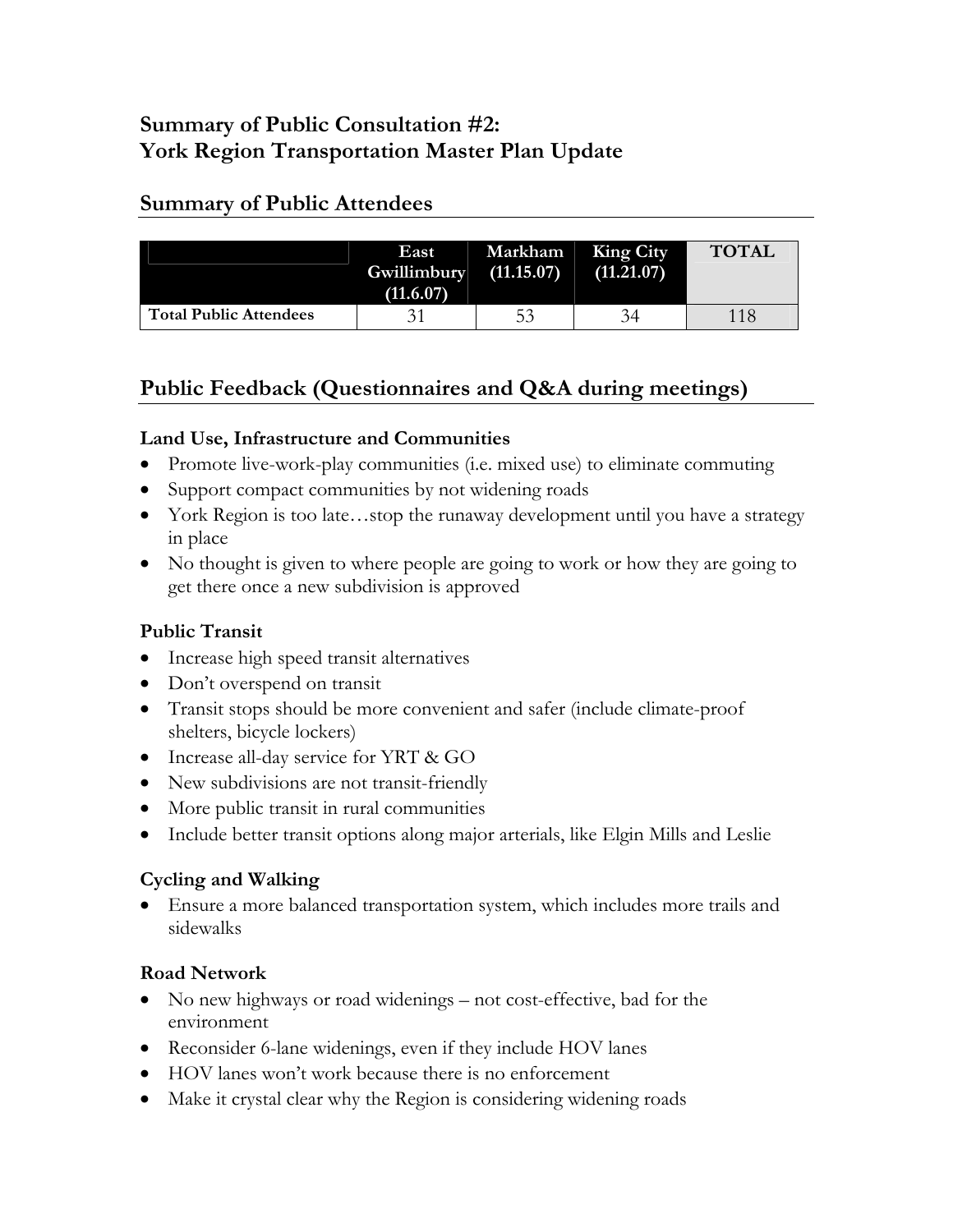#### **Educate the Public**

- Early notification of road widenings
- Increase knowledge of "smart" transportation
- Promote carpooling services better
- The Region needs to better show the public what would happen if it did "nothing"

#### **Methods to Keep the Public Involved**

- Get better coverage in the local newspapers
- Provide better notification to the public on specific projects (example: 16<sup>th</sup>) Avenue)
- Provide better notification on the Master Plan Update
- Educating the public and changing their perception of travel is needed. An education plan should be incorporated into the TMP Update

### **General Comments for PIC #2**

- Regional integration important for York Region's success (or failures)
- Few comments on the sustainability principles; some confusion concerning their need or purpose

# **What Did we Learn from PCC #2?**

- We need to get more creative in order to better engage ALL residents on this and other studies (smaller focus groups, op-ed pieces, etc.)
- Important to get communications staff involved right from the get-go
- No need to prepare for meetings too early…materials are ever-evolving
- Residents were indifferent relative to the sustainability principles; primary focus was on more specific issues
- Integration of Master Plans worked reasonably well, although we need to think about whether this will work for the next meeting
- People are looking for bold ideas and initiatives...we don't think this was portrayed well at the last round of PCCs

J:\01 PROJECTS\2006jobs\16-06054.dbr (York Master Plan)\Final Report- 2009\APPENDICES\Consultation Appendicies\PCC #2\Summary of PCC #2.doc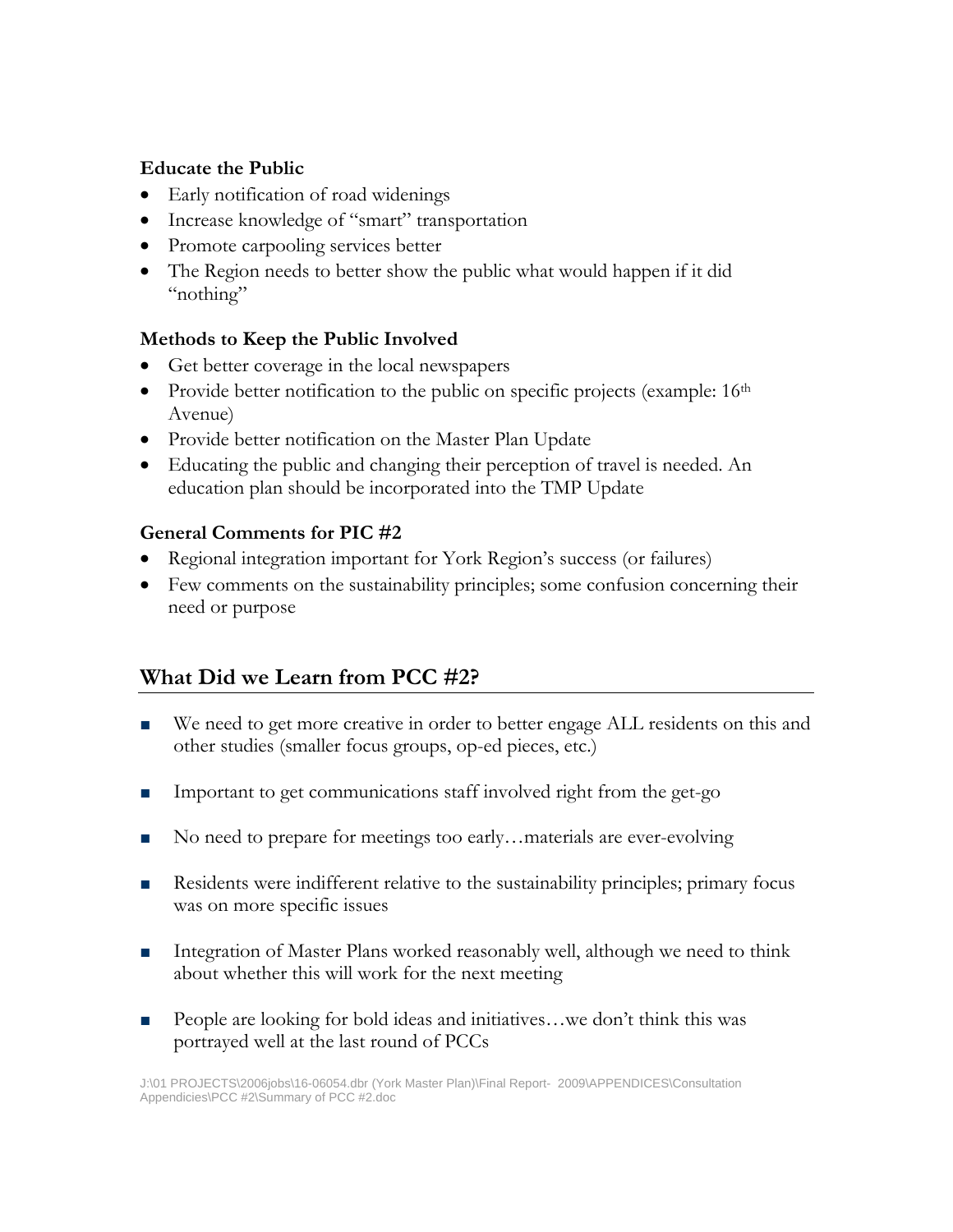# **Summary of Public Consultation #3: York Region Transportation Master Plan Update**

|                                     |    |    | $(11.12.08)$ $(11.18.\overline{08})$ $(11.20.08)$ | Stouffville Vaughan Markham Newmarket<br>(11.25.08) | Richmond TOTAL<br>Hill<br>(11.27.08) |     |
|-------------------------------------|----|----|---------------------------------------------------|-----------------------------------------------------|--------------------------------------|-----|
| Total<br>Public<br><b>Attendees</b> | 16 | 21 | 25                                                | 34                                                  | 37                                   | 133 |

# **Summary of Public Attendees**

# **Public Feedback (Questionnaires and Q&A during meetings)**

# **Land Use, Infrastructure and Communities**

- Paint HOV lanes green and change the name to 'Green Lanes'
- Are roundabouts being considered in the TMP?
- EA process is very time consuming and delays the implementation of infrastructure
- The Bradford Bypass is being considered for a very poor location
- The master plan must be more concerned with environmental features given the inclusion of EAs in the Plan
- Bayview Avenue, Leslie Street and 16<sup>th</sup> Avenue should not be widened
- Is there really a demand for the extensions of the 400-series highways? Concerns exist over the destruction of good agricultural land
- Will a committee be formed to deal with the issue of road widenings?
- How will minimum densities be implemented?

# **Public Transit**

- Lack of transportation choices in Whitchurch-Stouffville
- GO service should be extended into Durham Region
- Fare integration  $\rightarrow$  what stage of the process are we in?
- Any consideration given to other modes of rapid transportation?
- Viva buses should be designated by the colour of their route
- York Region Transit fares are among the highest in the world  $\rightarrow$  how can people be encouraged to use public transit?
- Has there been any thought given to how transit will remain affordable to those who are struggling financially?
- Will subsidies for transit use be provided either through the government or private businesses?